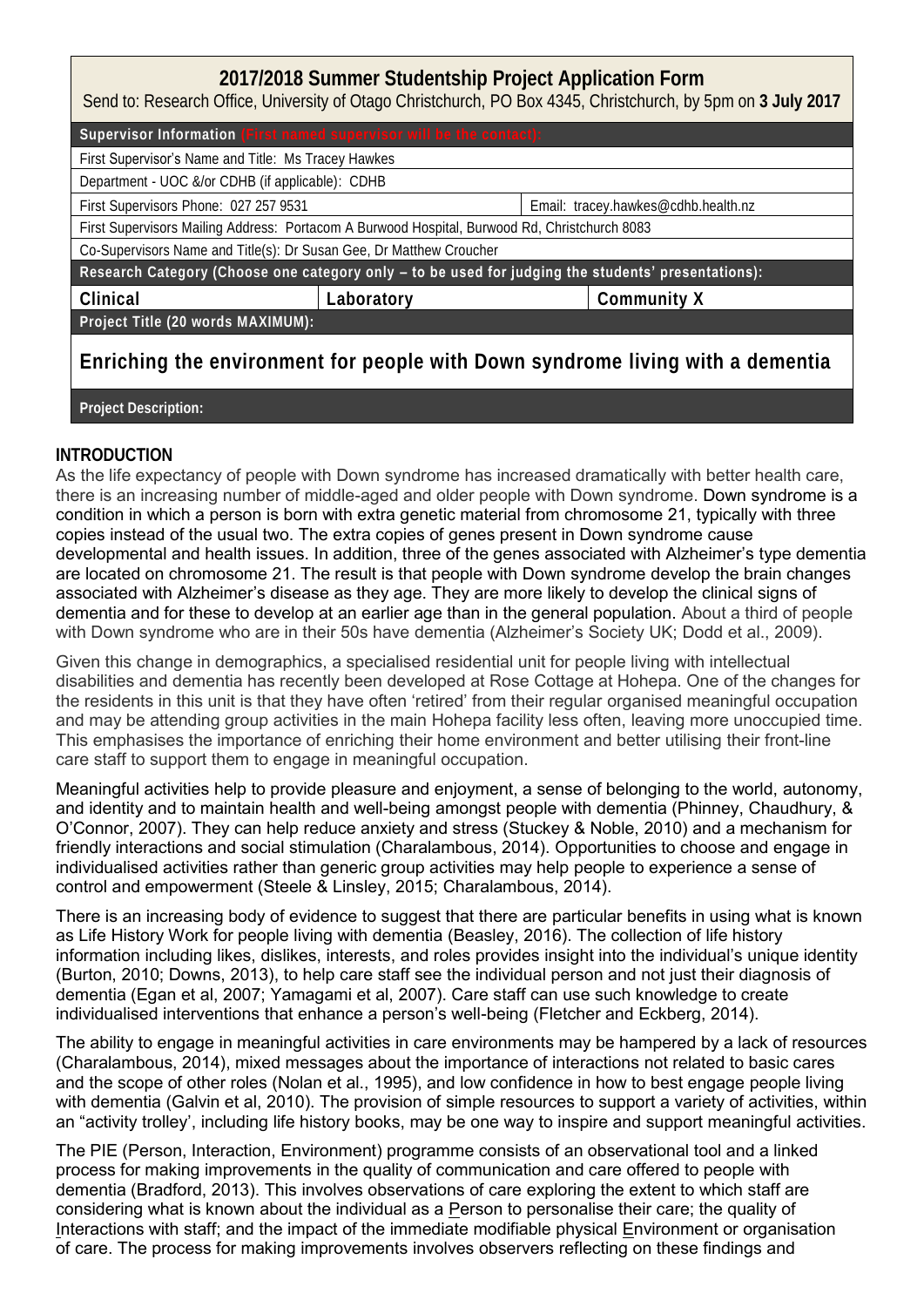giving feedback to staff. The care team then identifies what is working well and what is not working so well in terms of person-centred communication and care. Action plans are generated, including practical and achievable short-term actions and longer-term actions. The implementation of action plans and changes in practice is informed by further observations of care.

Aim: The aim of the present study is to document the impact of improved resources and education for enriched engagement in a group home using a structured feedback process. The hope is to observe an incremental improvement in the quality of communication and care offered to the people with Down syndrome living with dementia.

### **METHOD**

This descriptive study will take place in Rose Cottage at Hohepa. The process for making change will entail the PIE cyclical process of practice development. The main steps to be taken in the 'PIE programme' are:

- a) Introducing staff in the use of PIE as a tool for effecting practice change
- b) Use of the PIE tool for observing current house practices (baseline)
- c) Intervention: Introduction and education about the new resource. An activity trolley will be provided with physical resources, including life history books, and instructional "tip cards" to help staff and visitors to offer and share a range of activities with the residents. The props are designed to help stimulate a wide range of activities involving conversation, exercise, calming, personal meaning, and/or cognitive stimulation. Staff will take part in an education session to understand the importance of activities, familiarise themselves with the resources and how they can be effectively used, and gather tips and strategies for successful engagement for people with cognitive impairment.
- d) Use of the PIE tool for observing current house practices (first repeat)
- e) Reflection on the observation findings
- f) Structured action planning with team to effect change
- g) Implementing changes identified with team
- h) Use of the PIE tool for observing current house practices (second repeat)
- i) Reflection on the observation findings and another cycle of planning

The PIE tool observations will be conducted for at least two 2-hour periods for each phase.Staff will also complete questionnaires about their confidence in engaging in activities and their feelings about their role. The analysis for the PIE will primarily be qualitative, comparing the phases across individuals.

#### **STUDENT ROLE**

A self-contained pilot study of the activity trolley will be conducted within the studentship time frame to investigate changes in staff behaviour and attitudes, and the impact on the individuals with dementia, their interactions with staff, and the environment. The student will have the opportunity to gain supported experience in structured observations, data entry and management, analysis, and interpretation. The student will also gain practical experience in conducting research in a health care setting including issues such as understanding privacy and maintaining confidentiality. The student's role will include:

- 1. Familiarisation with key work in the area
- 2. Conducting PIE observations
- 3. Involvement in initial educational and PIE feedback / planning sessions
- 4. Data input and management
- 5. Participation in the analysis and interpretation of results
- 6. Literature review
- 7. Contributing to the dissemination of results.

#### **POSSIBLE IMPACT**

As we celebrate the increasing number of people with Downs syndrome living into middle and later life it is important to develop "dementia capable" housing and supports to maximise their opportunity to live as full and healthy a life as possible, including maintaining interests through a range of activities (Resources for Integrated Care, 2016). Despite this importance, little research has investigated how supported accommodation services such as group homes can adapt to the changing needs of people with Down syndrome who develop dementia (Icano et al., 2013). This small scale project investigates one possible way that living environments can be enriched.